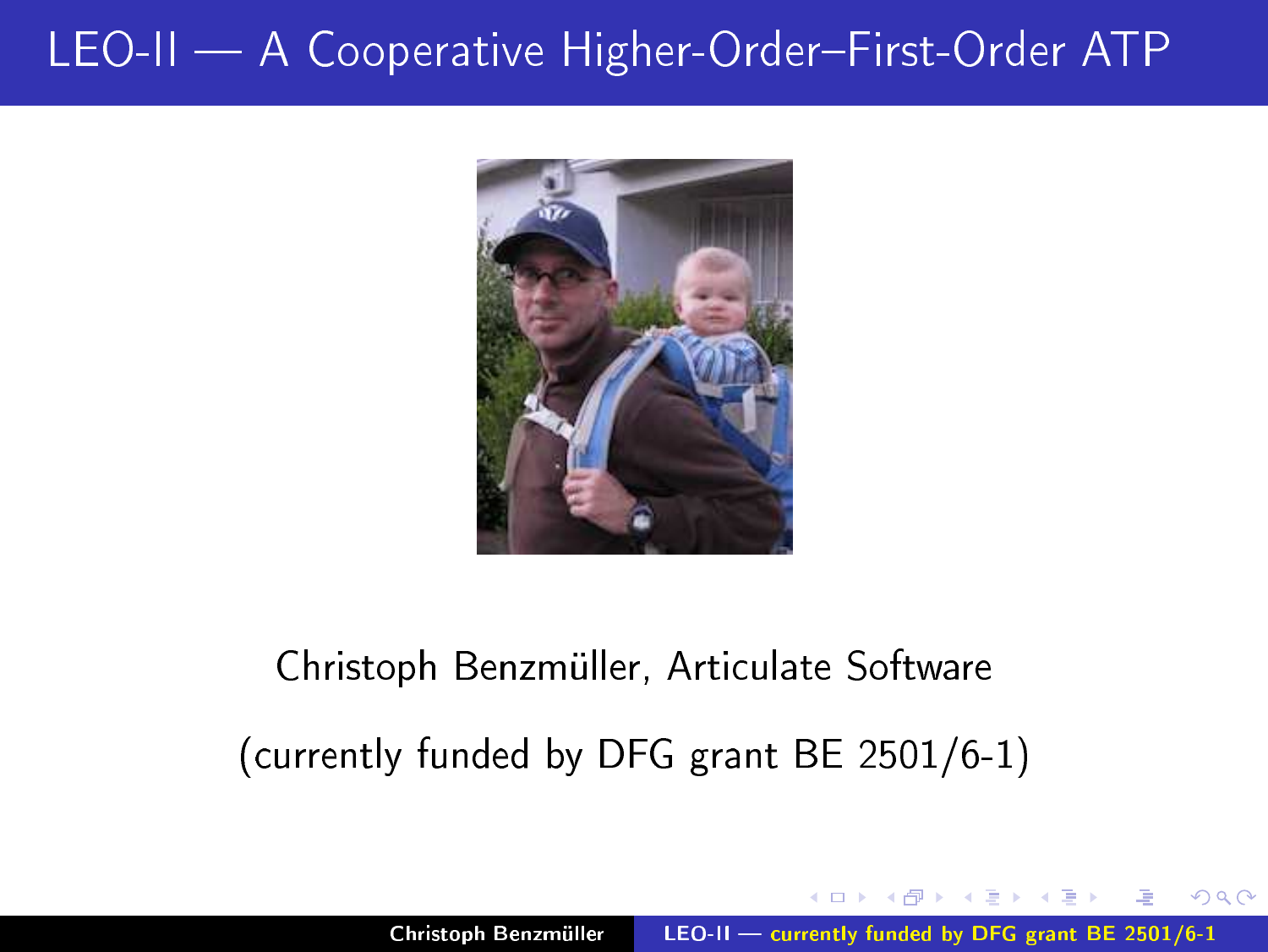#### Thanks to:

 $\blacktriangleright$  'E' inside (Stephan S
hulz)



 $2Q$ 

 $-1$   $-1$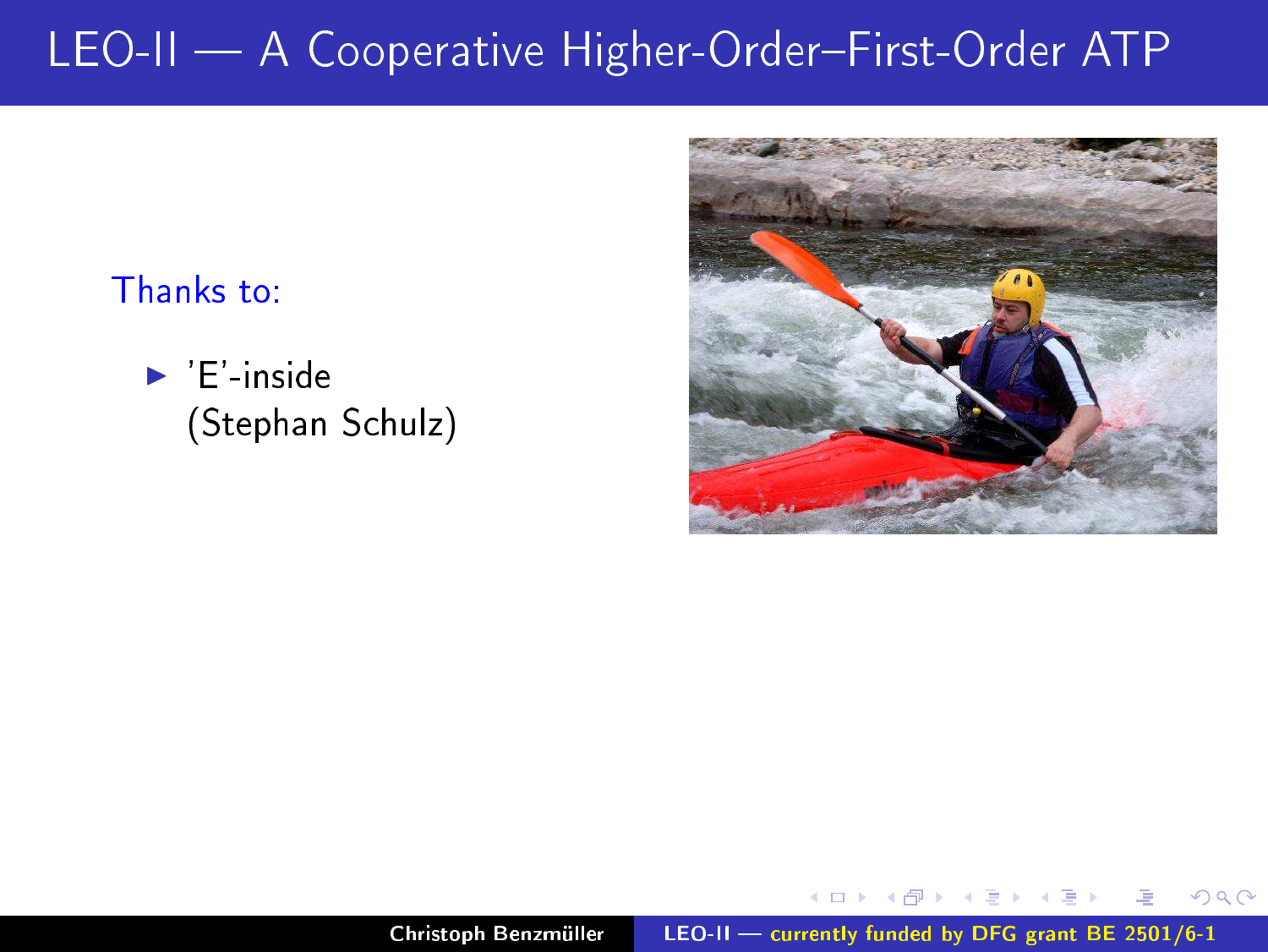#### Thanks to:

- $\blacktriangleright$  'E' inside (Stephan S
hulz)
- $\blacktriangleright$  'THF0'-outside (Geoff Sutcliffe)



 $2Q$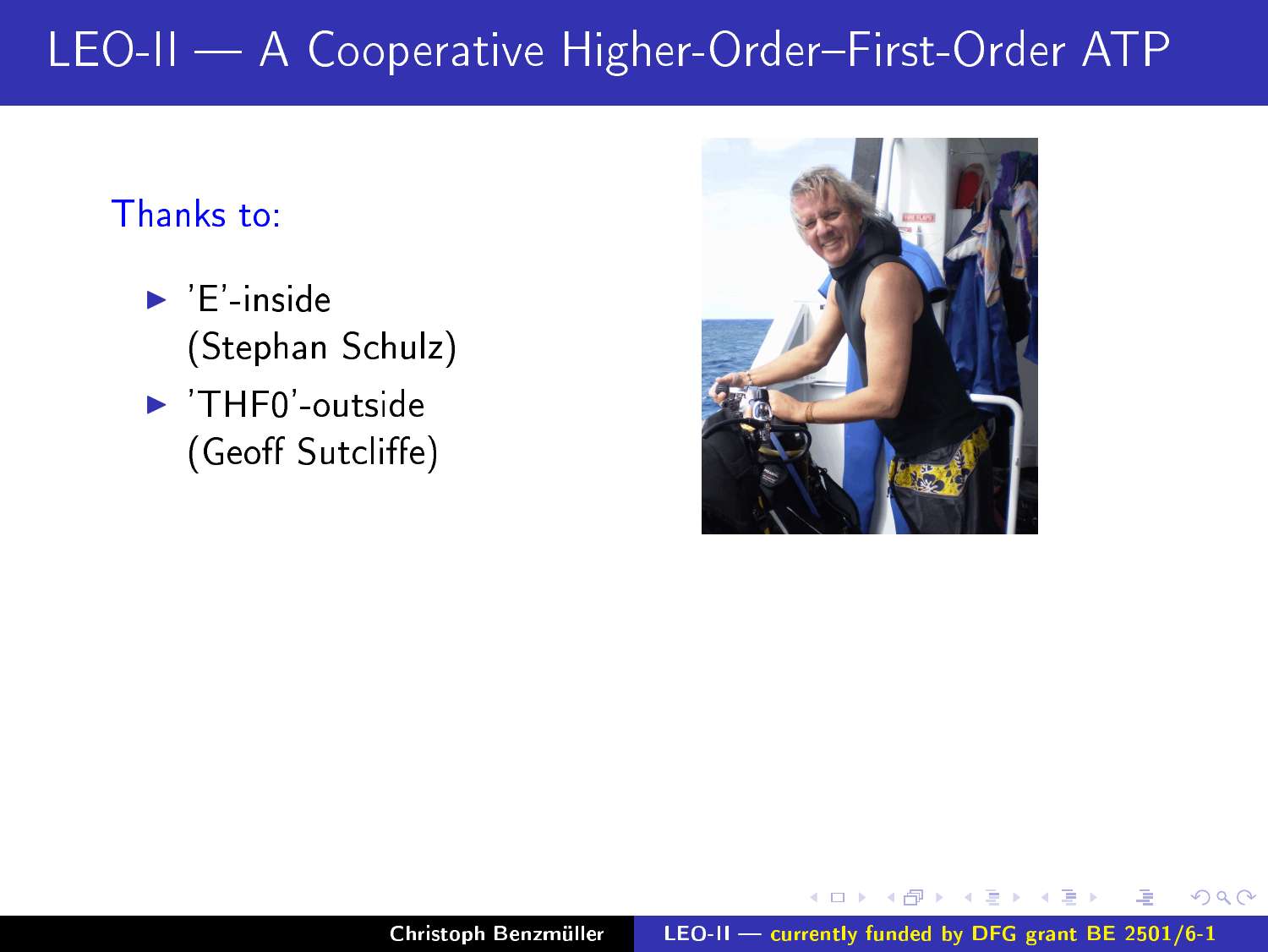#### Thanks to:

- $\blacktriangleright$  'E'-inside (Stephan S
hulz)
- $\blacktriangleright$  'THF0'-outside (Geoff Sutcliffe)
- Frank Theiss

parser, shared term datastru
ture, indexing



 $\Omega$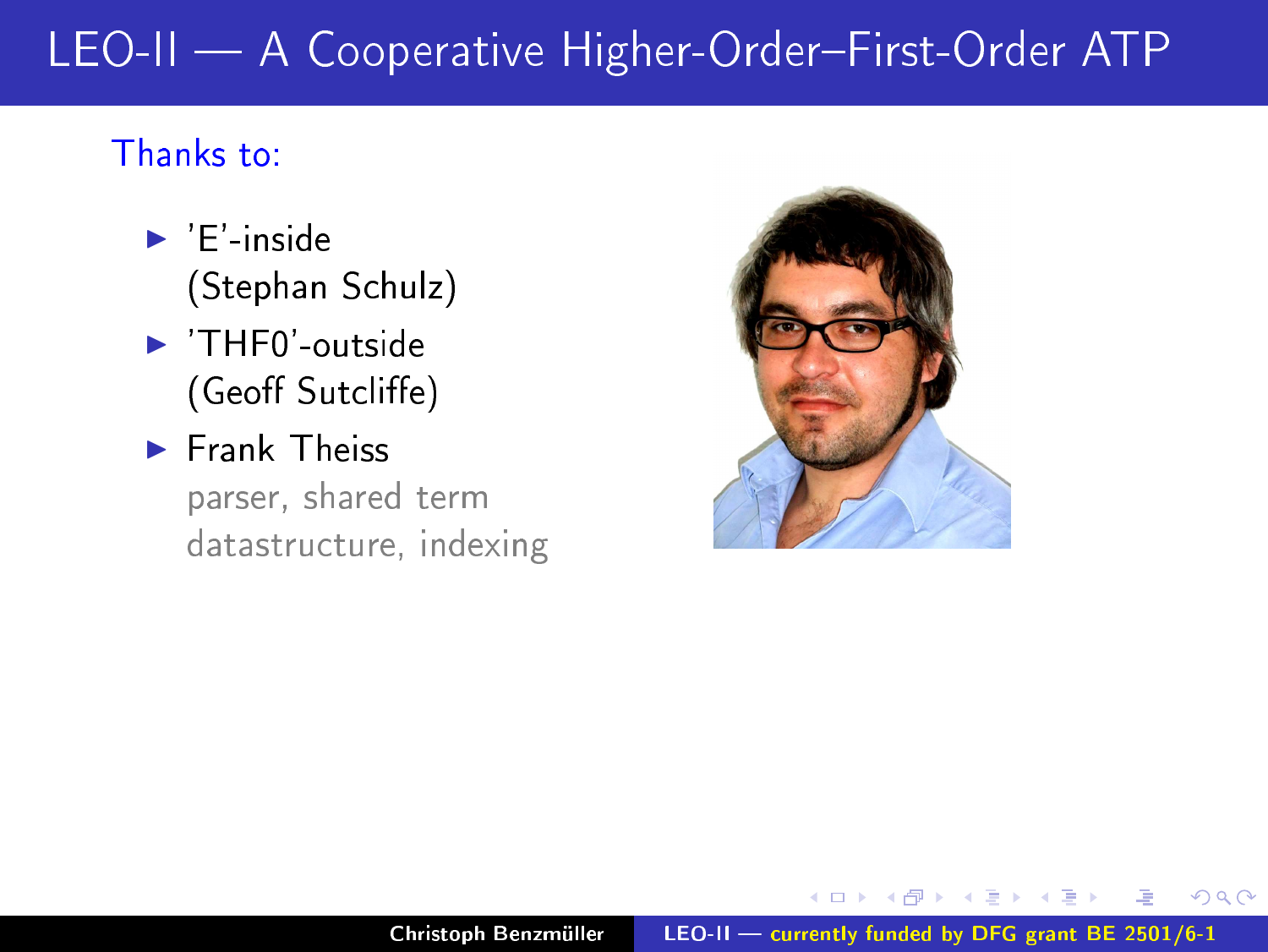#### LEO-II - A Cooperative Higher-Order-First-Order ATP LEO-II A Cooperative Higher-OrderFirst-Order ATP

### Thanks to:

- $\blacktriangleright$  'E'-inside (Stephan S
hulz)
- $\blacktriangleright$  'THF0'-outside (Geoff Sutcliffe)
- Frank Theiss

#### Further thanks to:

- ► Larry Paulson Larry Paulson
- ▶ Arnaud Fietzke
- ► Chad Brown

◮

▶ Jasmin Blanchette

 $2Q$ 

 $\rightarrow$   $\equiv$   $\rightarrow$ 

Christoph Benzmüller  $LEO-II$  - currently funded by DFG grant BE [2501/6-1](#page-0-0)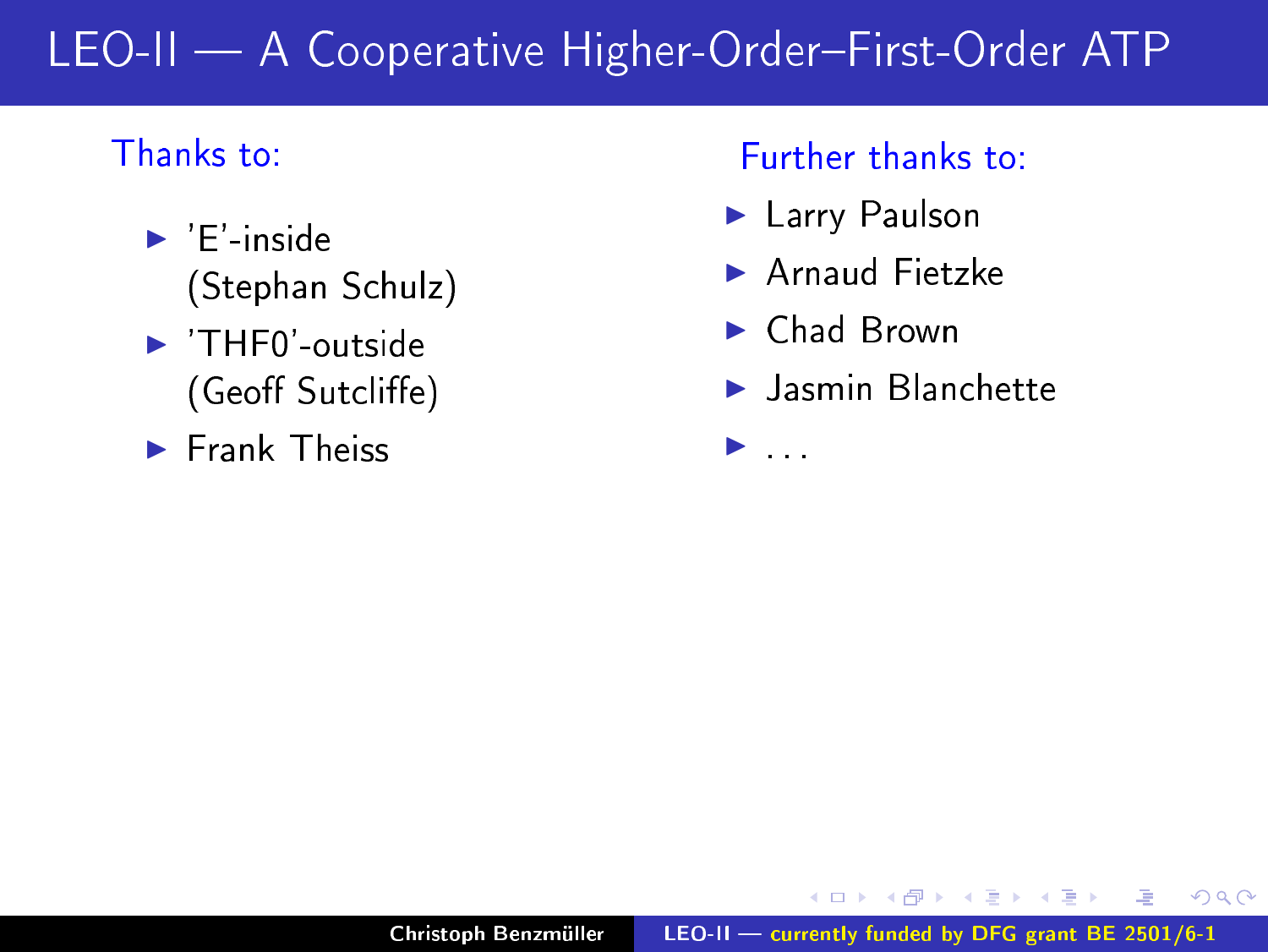#### LEO-II - A Cooperative Higher-Order-First-Order ATP LEO-II A Cooperative Higher-OrderFirst-Order ATP

### Thanks to:

- $\blacktriangleright$  'E'-inside (Stephan S
hulz)
- $\blacktriangleright$  'THF0' outside (Geoff Sutcliffe)
- Frank Theiss

#### Further thanks to:

- Larry Paulson Larry Paulson
- ▶ Arnaud Fietzke
- ► Chad Brown

◮

▶ Jasmin Blanchette

Key aspects of  $LEO-II$ : extensional HO-RUE-Resolution extensional HO-pre-unification (depth-bounded) OTTER like loop ooperation with FO-ATP (E) written in OCAMI

 $2Q$ 

4 E 3 4 E 3